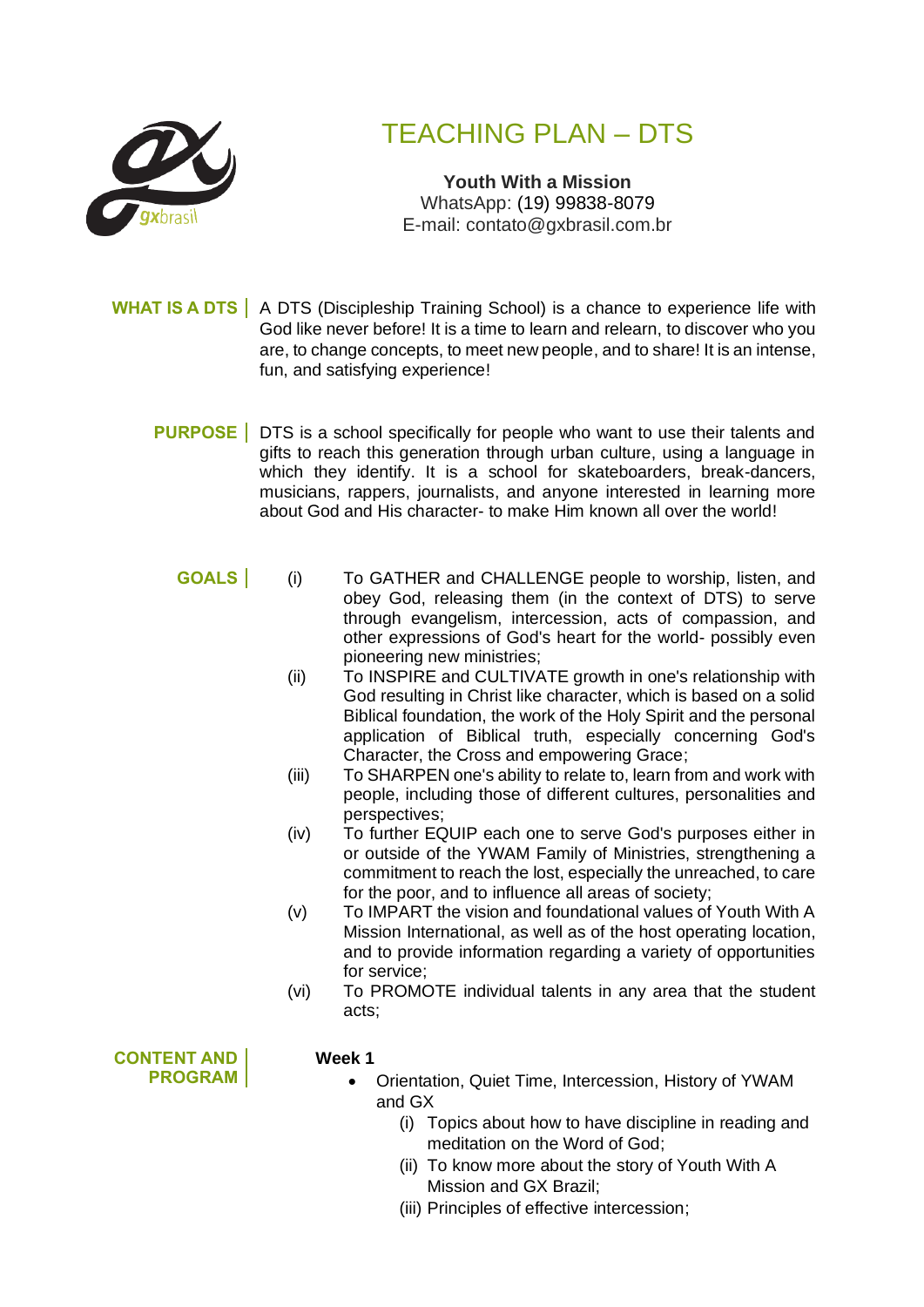## **Week 2**

- God´s redemption: Sin and the Cross
	- (i) Plan of Redemption, Salvation, Grace, Sin;

#### **Week 3**

- Hearing God´s Voice, Clean conscience, Giving up Rights, Ropes
	- (i) Principles of how to hear God's voice;
	- (ii) Building a team;
	- (iii) The blessing of having a clean conscience;
	- (iv) Giving up our rights;

## **Week 4**

- Communication, Projects, Leading like Jesus
- (i) Communication and social networks on missions;
- (ii) How to create a ministry project;
- (iii) Principles of servant leadership;

## **Week 5**

- Christian Faith and Contemporary Culture, Homiletics
	- (i) Developing of theological sermons;
	- (ii) The culture and the faith;

## **Week 6**

- Relationships, Personal Value, The Kingdom of God
	- (i) Relationship and personal development;
	- (ii) The kingdom of God and the meaning;

# **Week 7**

- Faith´s Foundations, Coaching and Christian Discipleship
	- (i) Principles of how to disciple a new Christian;
	- (ii) Coaching for Christians;
	- (iii) What is faith;

# **Week 8**

- The Father Heart of God, Biblical Worldview
	- (i) Understand exactly the meaning of the biblical world view;
	- (ii) God, a father who wants his children back;

#### **Week 9**

- Identity and Vocation
	- (i) Who are we and what is our calling;
	- (ii) Gifts and Destination;

#### **Week 10**

- The fear of the Lord, Pure Relations
	- (i) Wisdom through the fear of the Lord;
	- (ii) Relationship with the opposite sex;
	- (iii) Dating according to the biblical perspective;